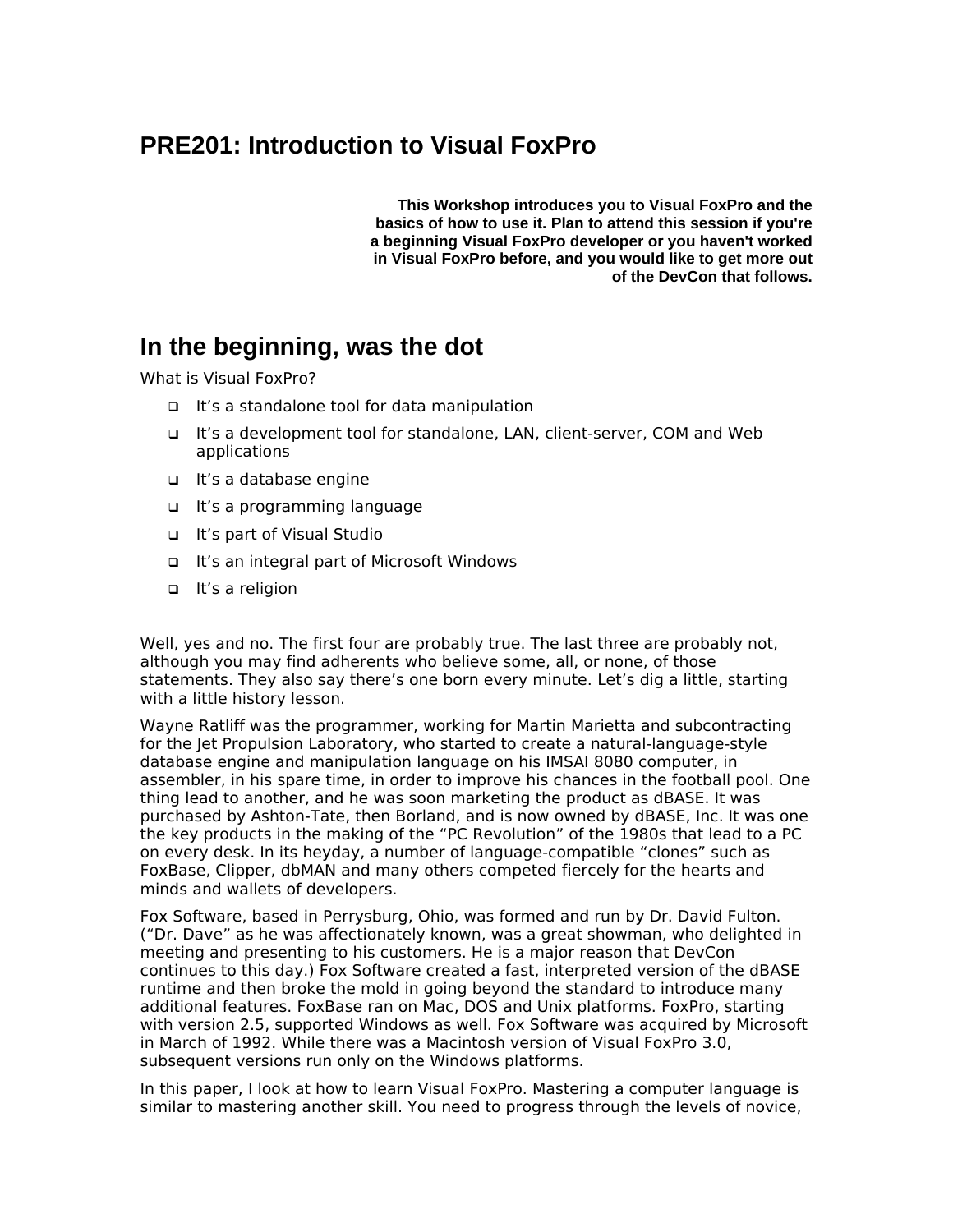apprentice, and journeyman to reach the master level. Achieving mastery is not a subject that can be taught in a morning, nor covered in a short paper. But mastery starts with a good understanding of the fundamentals, and that is what I try to cover here. First, I look at data, as is it the data that is really what it is all about – the application is just a way to better manage the data. Second, I look at the language itself, how to interact with the data, read it in and display it. The third section goes beyond the basic procedural parts of the language into the power tools, control and objects that build applications. Finally, the fourth section tries to pull together all of the previous sections, and provide a perspective and philosophy of how an entire application should be put together.

## **Part I - It's the Data**

Before we can plunge headfirst into developing FoxPro applications, a glossary and a bit of abstract theory will make the applications work much better.

### *Terminology*

A **field** is a single piece of information, such a person's first name or an item's price. Divide up your information so that fields can stand on their own, and don't need to be sub-divided when you are processing. For example, if your part number is composed of a part type, a region code, a rating and a sub-part number, such as AN-33- X4-1234, it can often be better to break that information into separate fields and combine it when needed, rather than try to be constantly splitting the field when looking for all parts from one region.

Each field has a single **datatype**. Data types hold a particular kind of information; have upper and lower limits on their capacity; and are restricted on what information they can hold. Fields may be character, integer, date, datetime (a combination of date and time), numeric, double, float, currency logical (true or false), memo (very long freeform text or binary data). Specialized datatypes exist to hold OLE information (general fields), Macintosh binary (picture fields), but are rarely used.

A collection of fields which hold a single piece of information are gathered together to form a **record**. For example, you might record a check received from a customer as:

| <b>Field name</b>   | <b>Type</b>             | Data            |
|---------------------|-------------------------|-----------------|
| Customer<br>Number  | Integer                 | 4321            |
| <b>Check Number</b> | Integer                 | 5678            |
| Amount              | <b>Numeric</b><br>(9,2) | \$910.11        |
| Date Received       | Date                    | 22 July<br>2001 |

A collection of these records would form a **table**. The table of data can be viewed in many ways, but the standard form used by the Fox BROWSE command looks like this:

| Custom   Chec   Amou   Date |  |  |
|-----------------------------|--|--|
|                             |  |  |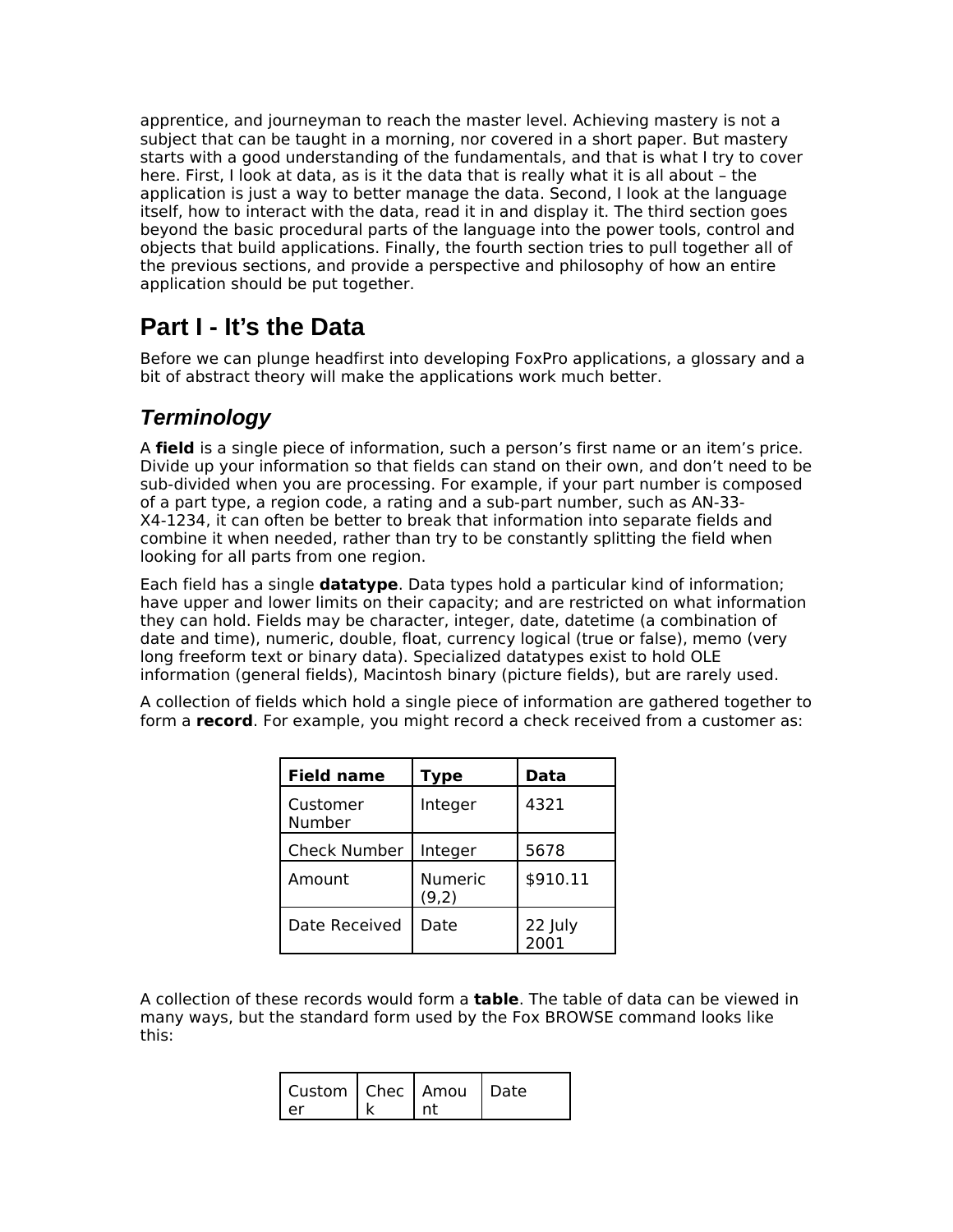| 1243  | 3121 | 232   | 01/01/19<br>01 |
|-------|------|-------|----------------|
| 3232  | 4324 | 3343  | 02/02/20<br>02 |
| 23232 | 42   | 43.34 | 03/03/19       |

This geometry leads to other names for the items, records are often called **rows** and fields **columns.**

In FoxPro, there are usually three ways to do anything, or no way at all. To create this table we might type:

#### **CREATE**

And let the user interface guide us to what we wanted to create. Or we could type:

**CREATE TABLE CheckRec (Customer I, Check I, Amount N(9,2), Date D)**

Or:

```
DIMENSION laField[4,5]
dimension laField[4,5]
laField[1,1] = "Customer"
laField[1,2] = "I"
laField[1,3] = 4
laField[1,4] = 0
laField[1,5] = .F.
laField[2,1] = "CheckNo"
laField[2,2] = "I"
laField[2,3] = 4
laField[2,4] = 0
laField[2,5] = .F.
laField[3,1] = "Amount"
laField[3,2] = "N"
laField[3,3] = 9
laField[3,4] = 2
laField[3,5] = .F.
laField[4,1] = "ChkDate"
laField[4, 2] = "D"laField[4,3] = 8
laField[4,4] = 0
laField[4,5] = .F.
CREATE TABLE CheckRec FROM ARRAY laField
```
Each of these ways of creating a table has advantages and disadvantages. The first is easiest for a beginner; he or she is guided in the choices to be made. The second is quicker; one line of typing and you're done. The third form, though, leads to the most flexibility and control.

#### *Design and Normalization*

Now that you have a basic grasp on how to create tables of data, you face the task of determining what goes where. Should all of the data be on one large table or should the information be sorted into several smaller tables?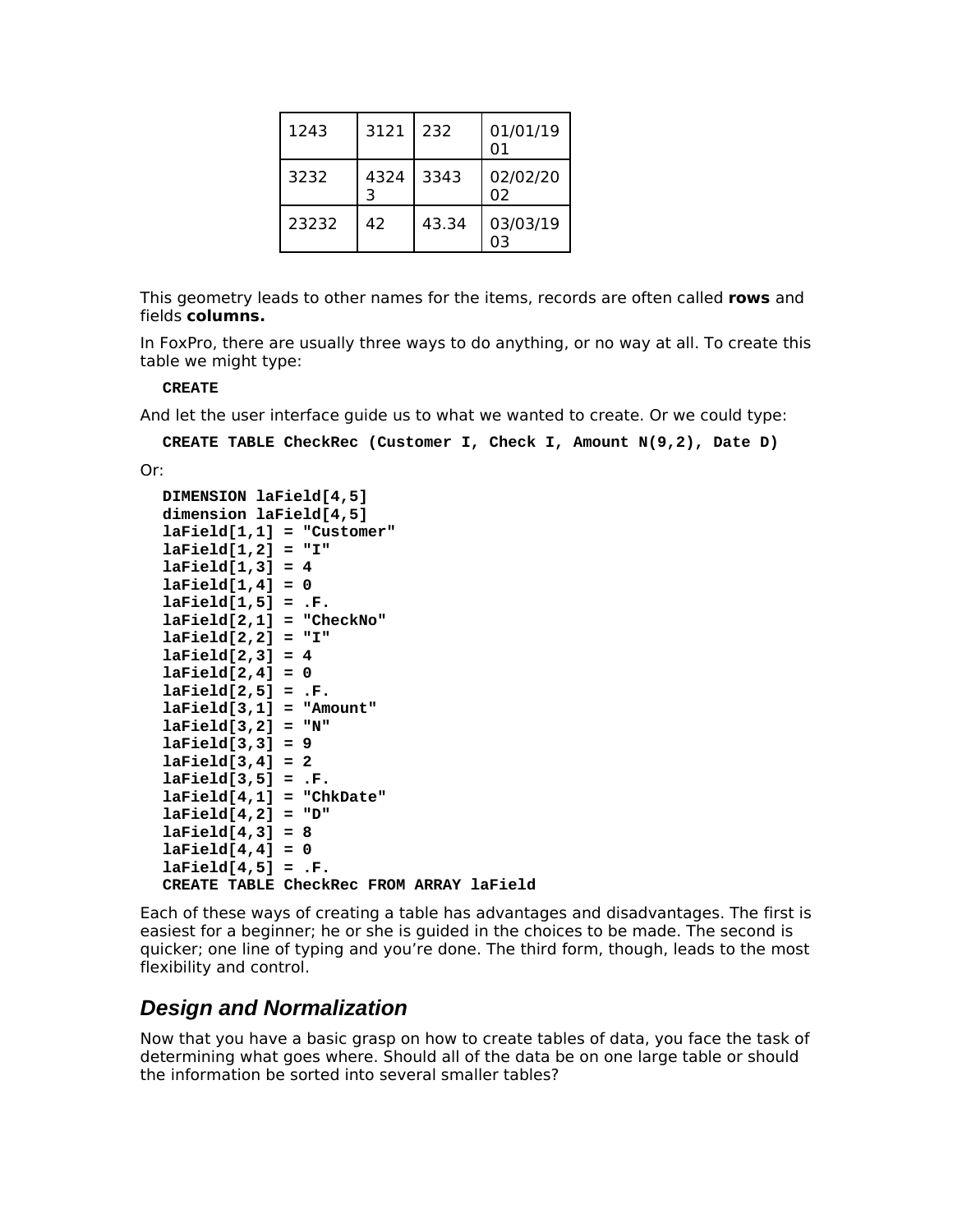The answer is nearly always the latter – use multiple tables to separate different items. There are exceptions, of course. If you are creating a quick and dirty set of data to use for a week, and then throw away, stuffing everything into one table will make the processing – your work – easier. But be careful! I once created a set of labels to invite some customers to a golf tournament. Five years later, the outgrowth of that system was charting the financial course for a 3000-person company.

The rules for splitting up items between tables are called normalization. Each table (also called an entity) contains all of the attributes (fields) for one item. If an entity can have more than a quantity of one attribute (for example, an order may have a series of line items), then those items go into a second table. Tables are related to one another by a description of how information in one table is associated with information in another. In the order example, the order number is stored in both tables, and we can say that there is a *one-to-many* relationship between the tables: one order may have many line items. The typical relations are:

- one-to-many: parent to many children, such as an order to order item
- zero-or-one-to many: a lookup table may be referenced in none, some or many other records
- one-to-one: data split across several tables for performance

These relationships defined in the design stage will not be of much use if the people using the database system can add, subtract or modify data in all of the tables without regard for the design. For that reason, FoxPro provides relational integrity to the database, through the use of triggers (code automatically fired when a data change takes place) and stored procedures (code stored within the database container) to enforce the relationships defined on the data.



Much more information on data design and normalization can be found on the internet or a good introductory text on database design.

### *Reading and writing data*

Interactive

REPLACE, APPEND BLANK, BROWSE, EDIT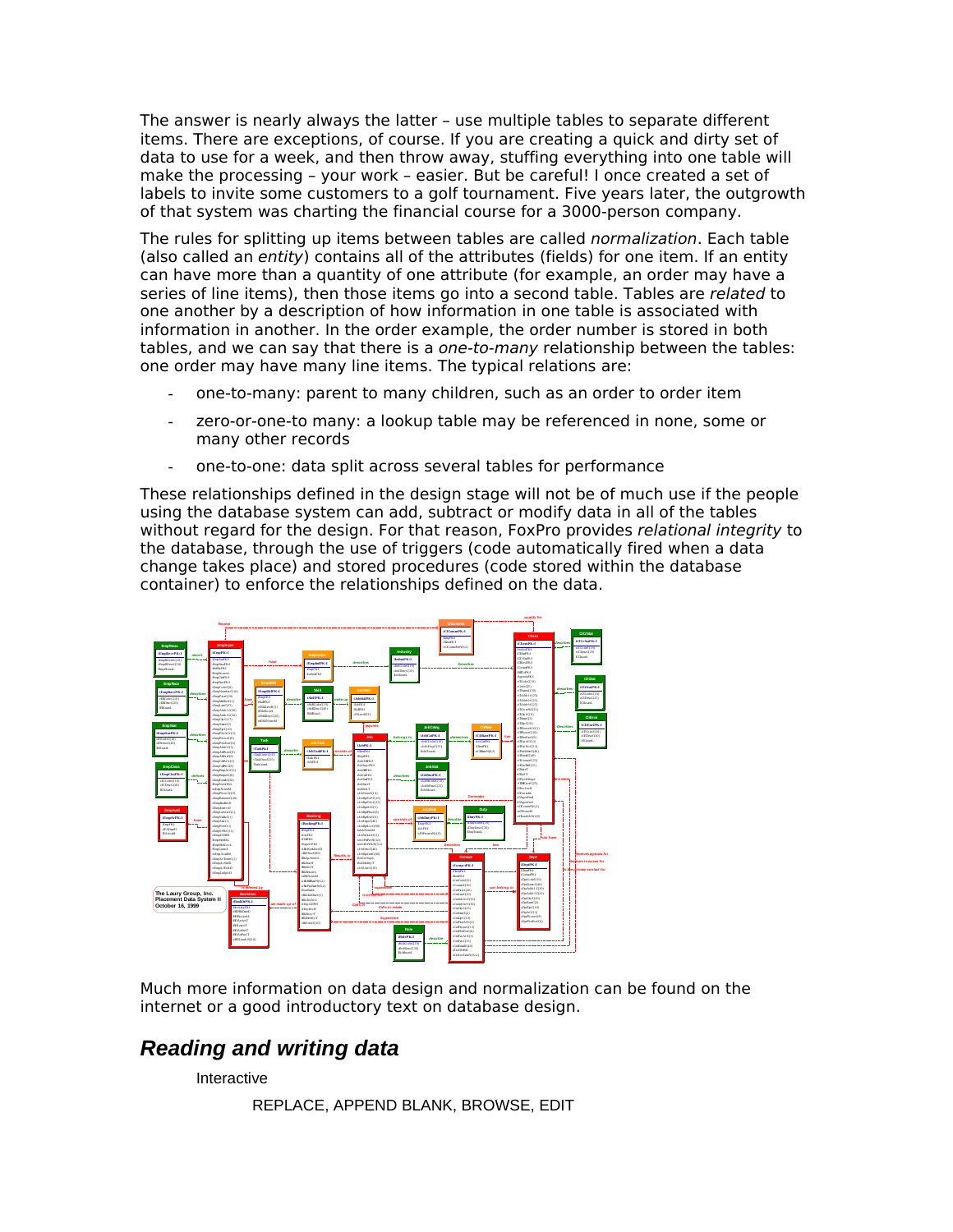VFP Commands

REPLACE, APPEND, COPY, DELETE

SQL Commands

INSERT, UPDATE, DELETE

#### *Transactions and buffering*

There are some times in a relationship when you are not ready to commit. There are times when changes to a relational database should not be committed, either, perhaps because a change involves multiple tables and the changes are not yet complete, or because one of a set of changes failed to update properly. Enter buffering and transactions.

Buffering allows data to be stored on the local machine until all changes are ready to be made at once. This prevents tying up shared data resources until the last possible minute, and allows local processing to examine old and new values of data (each stored in a separate buffer) to determine how a change should be handled.

Transactions are the other end of the process, once you are ready to commit the data. A transaction locks data records as the changes are committed, and allows the entire set of updates ("a single transaction") to either be completed successfully or rolled back completely. Visual FoxPro provides support both for local (DBF-based) transaction processing and for transaction processing in a client-server arrangement.

#### *Client server data*

#### **Why client-server?**

There are three practical reasons to move a DBF-based application to a client-server architecture:

**Too much data**: VFP has a physical limit of 2Gb for a single table or memo file, but the limit can often be hit earlier, when the amount of time to PACK or REINDEX a VFP table exceeds the recovery time of a client server system following a crash. As more operations move towards 24x7, this factor has become increasingly important.

**High-security information**: While it is possible to crack a client-server database, the likelihood is far greater in a VFP system where clients must have access to the underlying tables

**Low bandwidth**: VFP was designed to thrive in a network environment, and it takes advantge of the large bandwidth to locally cache file headers, indexes and records. While this results in remarkable Rushmore performance on a LAN, it can result in unacceptably slow performance in a WAN situation.

There are numerous other, more pragmatic reasons to move to a client-server architecture, including the need for flexibility in distributing processing, and the political necessities of some environments.

#### **The ACID test – Atomicity, Consistency, Isolation, Durability**

Many organizations justify their need for a client-server architecture with the ACID test. A well-designed client server system meets all of the following criteria:

Atomicity: all data changes within a transaction are treated as a single indivisible unit, where all are completed or all are rolled back as a unit.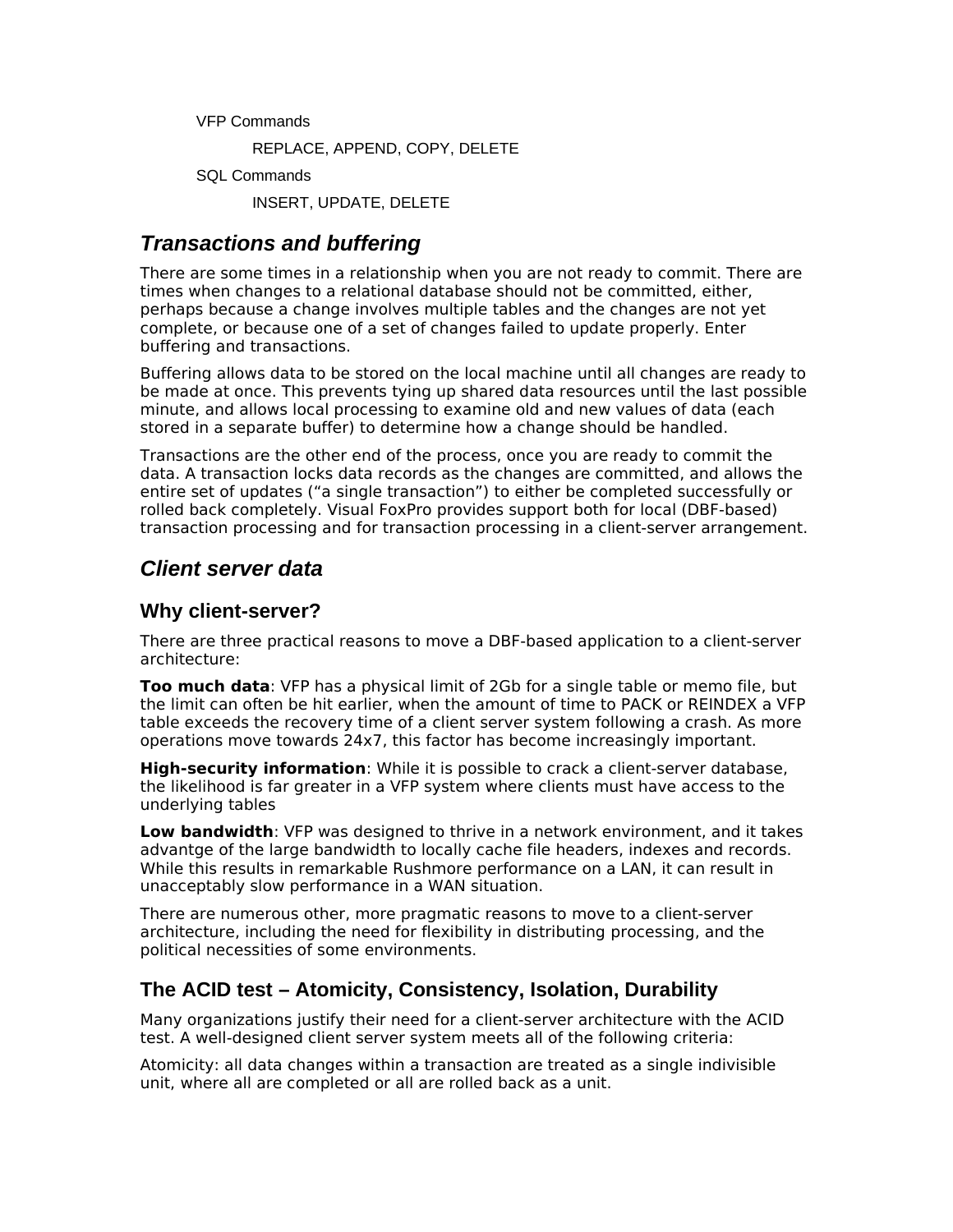Consistency: the integrity rules for the database are enforced at all times, so that the database is always in a consistent and valid state.

Isolation: results of a transaction are invisible until they are complete, and one transaction's intermediate results should not affect another transaction. If one transaction causes the initial conditions of a second transactions to fail, the second transaction should fail.

Durability: once the data has been committed, it will be stored and retrieved even if the system suffers the loss of a hard disk or a processor or any other component that doesn't destroy the system. Transactions cannot be "lost."

# **Part B – It's the coding**

#### *VFP: commands, functions, object, PEMs and design surfaces*

XBASE commands: USE, BROWSE, REPLACE, APPEND, LOCK, DO, IF, CASE SQL commands: SELECT, INSERT, DELETE, UPDATE Output: ? REPORT FORM, @ …SAY, CALCULATE, LIST/DISPLAY Text Manipulation: Textmerge, LLFF, String functions

### *Controls*



Text-based controls: Label, TextBox, EditBox, Spinner Pick-list controls: ComboBox, ListBox Buttons: CommandButtons, OptionButtonsGroups, CheckBoxes Containers; Grids, PageFrames, CommandButtonGroups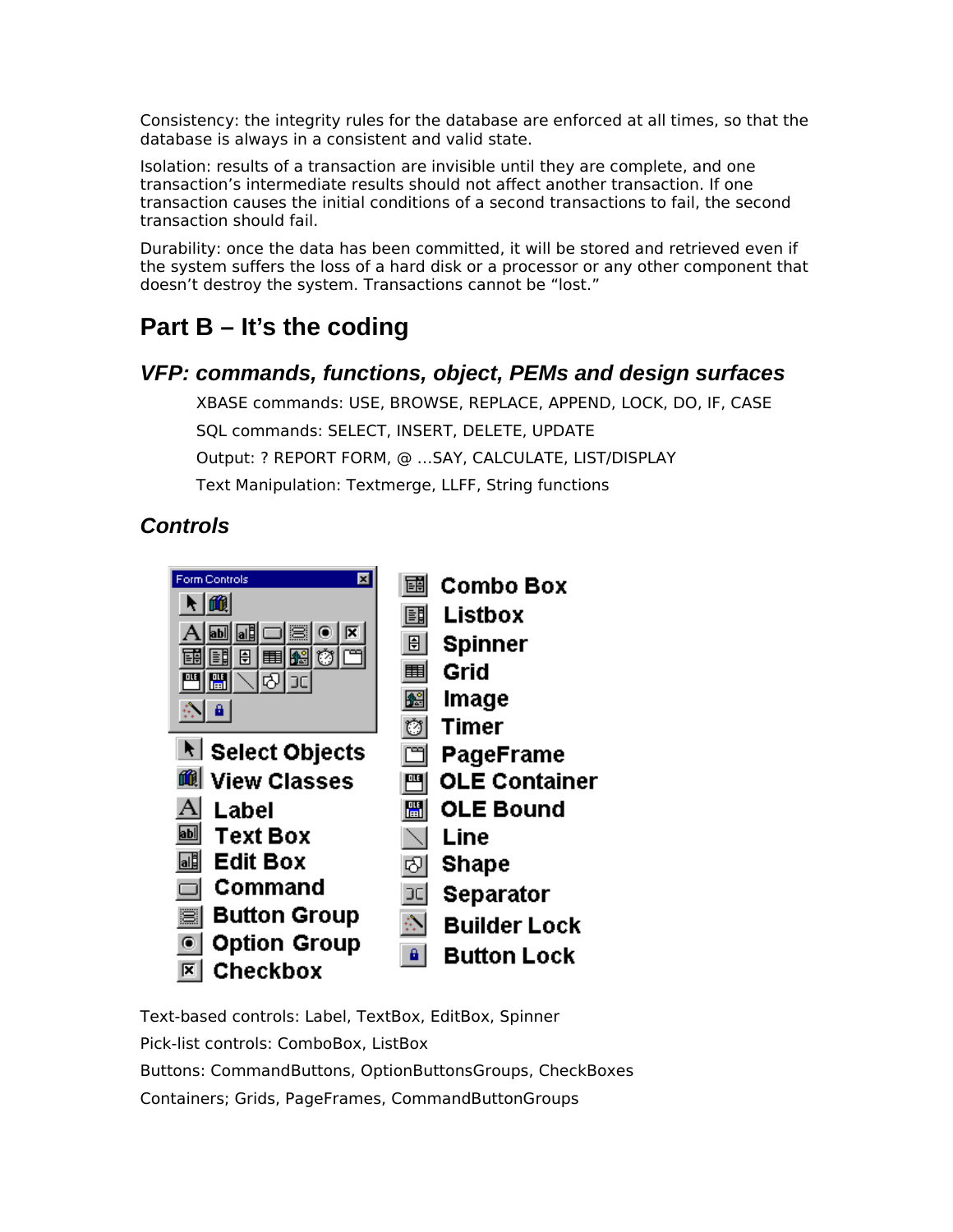Graphical elements: Images, Lines, Shapes, Separators (toolbars only) OLE: both OLEBound (associated with data) and Container (OCX) controls Invisible control: timer

## *Working with controls*

Controls, in their simplest form, are simply the new versions of SAYs and GETs. But controls are so much more! They offer much finer control of the individual objects properties, the ability to change these properties at run-time, and the ability to define the code which should run when an event happens. Events are also much more numerous, giving us the chance to create interfaces more responsive to the user.

The controls supplied with Visual FoxPro are the starting point. These controls can (and should!) be subclassed to create our own custom controls. Multiple controls may be combined to form complex controls, better reflecting the complexity and business rules of the particular application. Custom controls can be created, saved and reused.

## *Properties*

Properties describe a characteristic of a control. Most are available both at design and run-time, one exception being the class properties, which are read-only when the control is created. These properties are the data of the control which is "encapsulated" with the control. Most controls share a number of common properties:

| <b>Common Property</b>                                                                              | <b>Purpose</b>                                                                                                       |
|-----------------------------------------------------------------------------------------------------|----------------------------------------------------------------------------------------------------------------------|
| Top, Height, Left, Width                                                                            | The location on the form of<br>the object, if a visual control                                                       |
| Comment                                                                                             | Probably the single most<br>important property; let's you<br>figure out what you were<br>doing when you return to it |
| BaseClass, Class,<br>ClassLibrary                                                                   | The pedigree of the control                                                                                          |
| Name                                                                                                | How the control is named by<br>all code within the form<br>which refers to it                                        |
| Visible                                                                                             | Whether the control should<br>appear                                                                                 |
| DragMode, DragIcon                                                                                  | Behavior during mouse drag<br>operations                                                                             |
| HelpContextID                                                                                       | Your hook from the control<br>into your custom help file                                                             |
| FontName, FontSize,<br>FontItalic, FontBold,<br>FontOutline,<br>FontStrikethrough,<br>FontUnderline | For all text-based controls                                                                                          |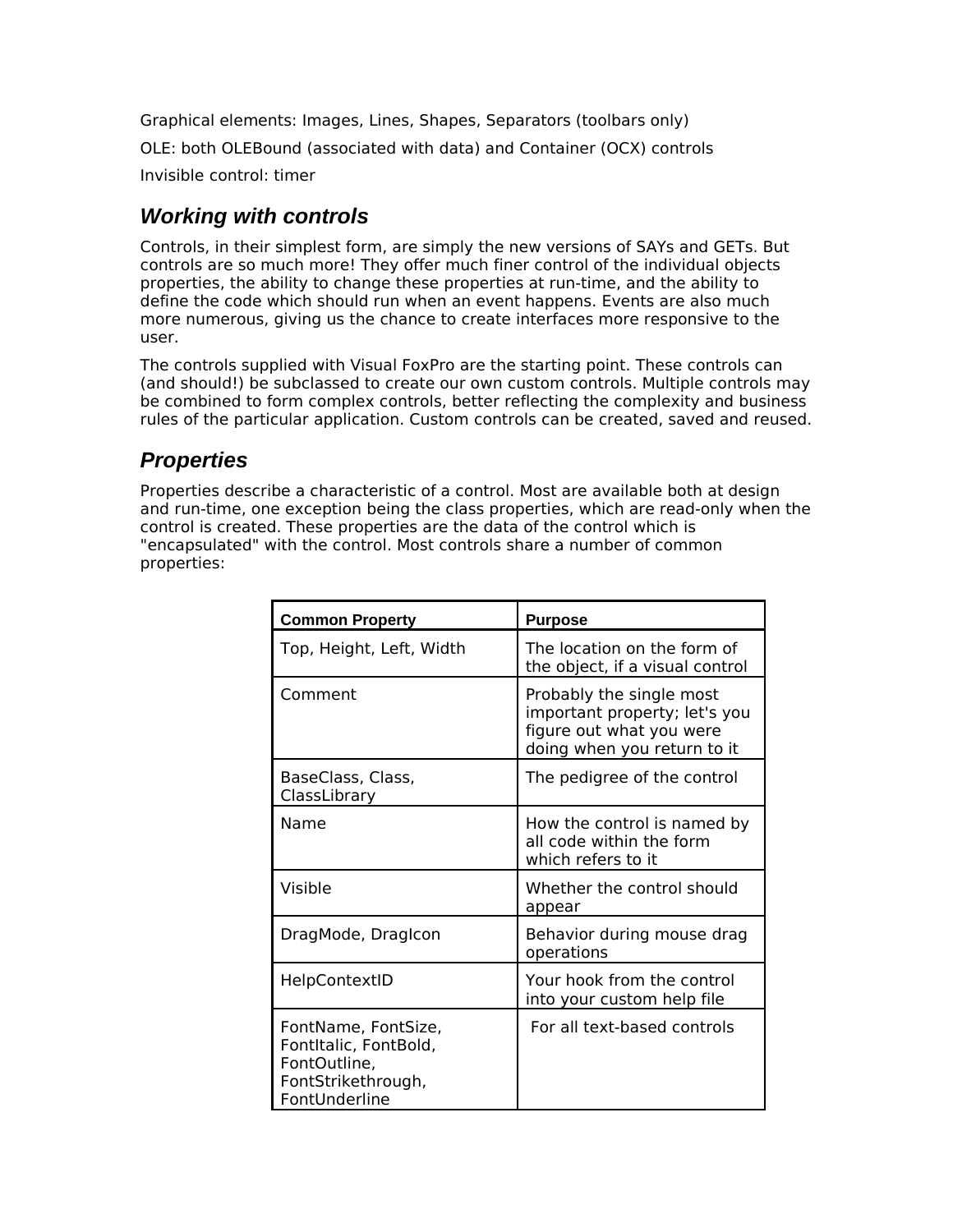| ColorScheme, ColorSource,<br>BorderColor, ForeColor,<br>DisabledForeColor,<br>BackColor,<br>DisabledBackColor | Colors. |
|---------------------------------------------------------------------------------------------------------------|---------|
|---------------------------------------------------------------------------------------------------------------|---------|

Then, there are properties specific to an individual control or two: Interval: how often a Timer control fires,

SpinnerHighValue, SpinnerLowValue, and a slew of others!

#### **Events**

Events occur when the user has taken some action, or programmatically when a control changes status. It is not possible to define new events. Common events include:

| Event                                              | <b>Purpose</b>                                                |
|----------------------------------------------------|---------------------------------------------------------------|
| Init                                               | Code run once when the<br>control is created                  |
| Destroy                                            | Code run when the control is<br>released                      |
| DragDrop, DragOver                                 | How to behave when a<br>dragged object is over and<br>dropped |
| MouseMove                                          | Mouse movement over a<br>control                              |
| Click, RightClick, DblClick,<br>MouseDown, MouseUp | Both mouse buttons!                                           |
| Error                                              | How errors are handled                                        |
| GotFocus, LostFocus                                | Code when control is tabbed<br>to or clicked on               |
| When, Valid                                        | Our old friends.                                              |

#### **Methods**

Methods tend to be more individual to the controls, as they describe the unique behavior of the control. The most common are:

| <b>Method</b> | <b>Purpose</b>                                |
|---------------|-----------------------------------------------|
| Drag          | What to do if control is<br>dragged           |
| Move          | Moves controls within a<br>container          |
| SetFocus      | Programmatically "send"<br>focus to a control |
| Refresh       | Each time the control needs                   |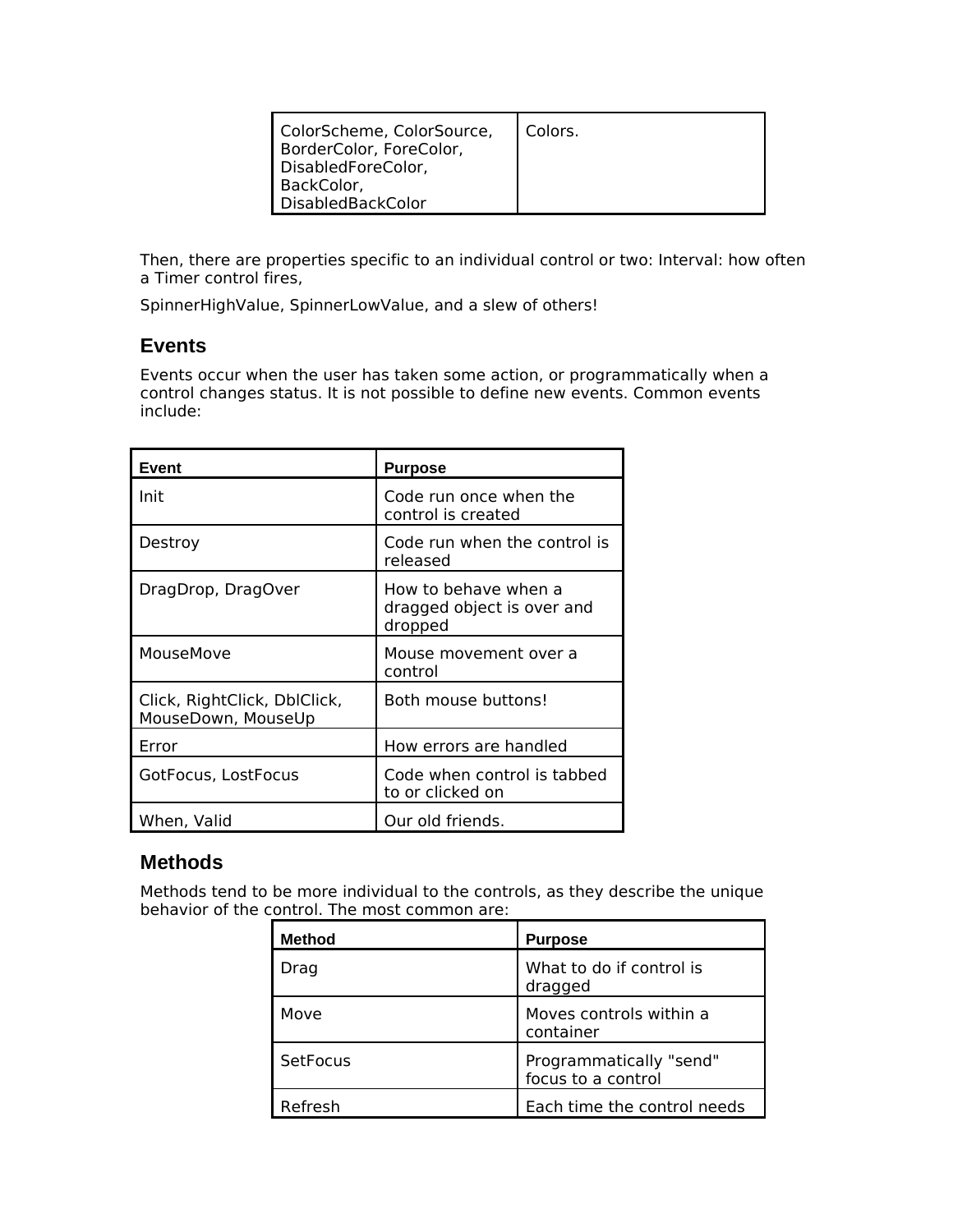| to be redisplayed, the code<br>runs. |
|--------------------------------------|
|--------------------------------------|

Individual methods include the Reset method for the Timer control, and the DoVerb methods for the two OLE controls.

#### **Manipulating controls: Property Sheet & Builders**

Property sheets, like our demo program, give us access to the various programmable and fixed properties, events and methods. Builders give an alternative view into a limited number of properties, simplifying the construction of objects.

Property sheets are tools that let us climb under the hood and tweak all the levers and dials. Builders don't have that depth, but don't have the complexity, either.

| <b>Text Box Builder</b>                                          |                                   |                                                    |
|------------------------------------------------------------------|-----------------------------------|----------------------------------------------------|
| 1. Format                                                        | 2. Style                          | 3. Value                                           |
| What data type and format options do you want for your text box? |                                   |                                                    |
| Data Type: Character                                             |                                   |                                                    |
| $\nabla$ Enable at run time<br>Alphabetic characters only        | Make read-only<br>Select on entry | $\nabla$ Hide selection<br>□ Display leading zeros |
| What values do you want to allow the user to type in?            |                                   |                                                    |
| Input Mask: (###) ###-####                                       |                                   | Example: (614) 872-7054                            |
|                                                                  | 0K.<br>Cancel                     | Help                                               |

**A Typical Builder**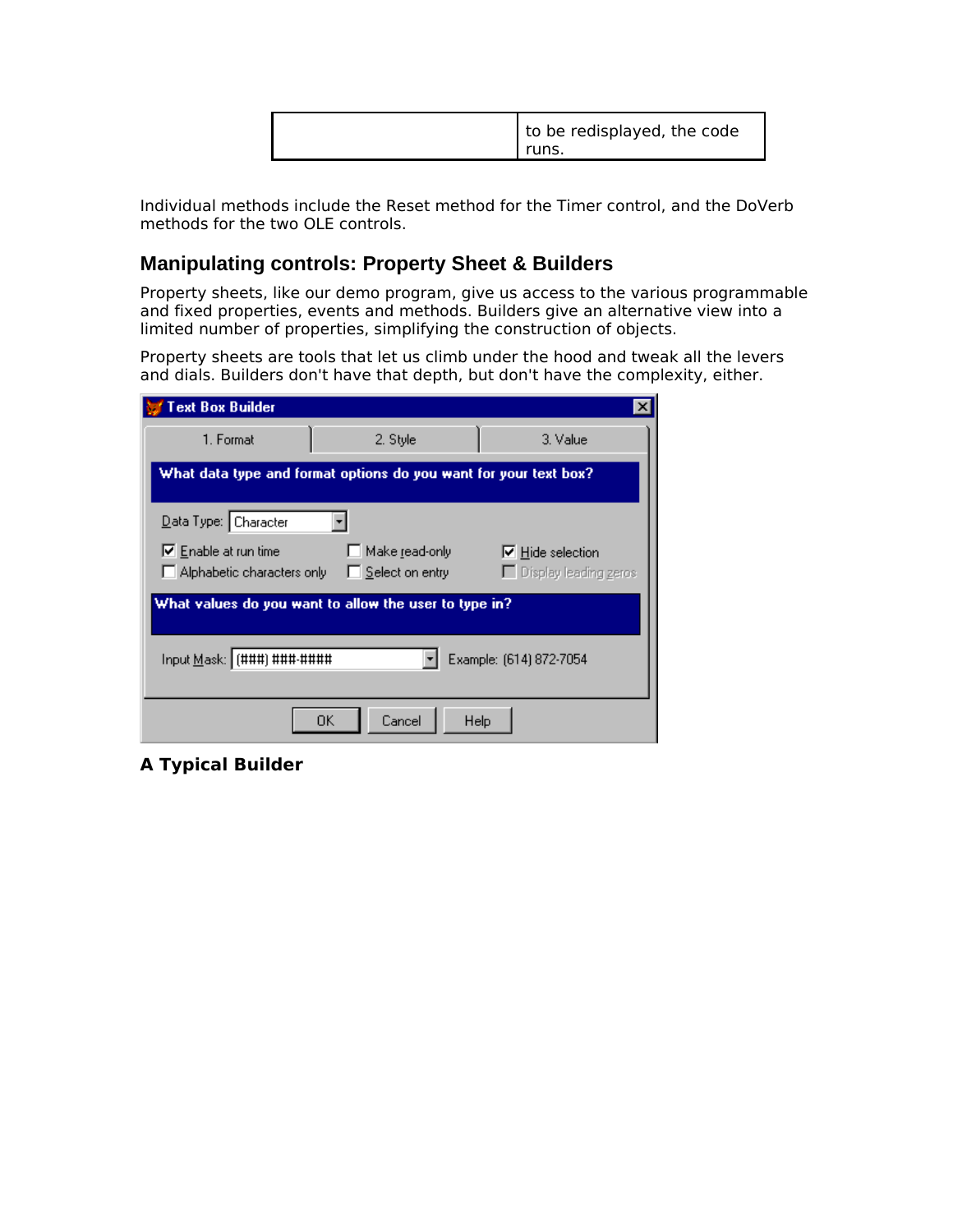| 圖 Form1                               | न +≥। ⊯≼                   |
|---------------------------------------|----------------------------|
|                                       |                            |
| $\overline{A}$ $\overline{A}$<br>Data | Methods<br>Layout<br>Other |
| $\times$ $\times$ fx                  |                            |
| Activate Event                        | [Default]                  |
| <b>ActiveControl</b>                  | Ω                          |
| <b>ActiveForm</b>                     | .F. - False (Default)      |
| Add0bject                             | [Default]                  |
| AlwaysOnTop                           | .F. - False (Default)      |
| <b>AutoCenter</b>                     | .F. - False (Default).     |
| <b>BackColor</b>                      | 255,255,255                |
| <b>BaseClass</b>                      | Fam                        |
| BorderStyle                           | 3 - Sizable Border         |
| Box                                   | [Default]                  |
| Caption                               | Form1                      |
| Circle                                | [Default]                  |
| Class                                 | Fam                        |
| ClassLibrary<br><b>Click Event</b>    |                            |
|                                       | [Default]                  |
| ClipControls                          | .T. - True (Default)       |

A Property Sheet

#### **Creating your own custom controls**

You will want to create your own set of custom controls so that you can manipulate the base classes and modify their properties and behaviors. It is a good idea to create a set of 'generic' but subclassed controls and use these, rather than the standard toolbar, as the basis for prototyping screens. Create a custom control by placing a control on a form, highlighting it, then selecting 'Save as class..." from the "File" menu.

Most of the literature on the subject of OOP states that it is a learning process, and a different way of looking at problems. Anticipate that your first solution may not always be the best one. If possible, prototype your first development in Visual FoxPro on a system you can throw away. In subsequent systems, beware of the problem of over-engineering a solution.

Don't be afraid to throw out your work.

Don't subclass it to death - three or four levels is about all you'll comprehend.

### *Event model*

In years past, FoxPro was based on a procedural model, when code started at the top of a procedure and executed line-by-line until it was done. Message loops and "Getless READs" could be used to simulate an event-driven system, but there was a tricky series of obscure behaviors to get it to work. With the advent of Visual FoxPro, a new, clean event model was introduced that allows a much simpler and more comprehensible approach to providing a truly event-driven system.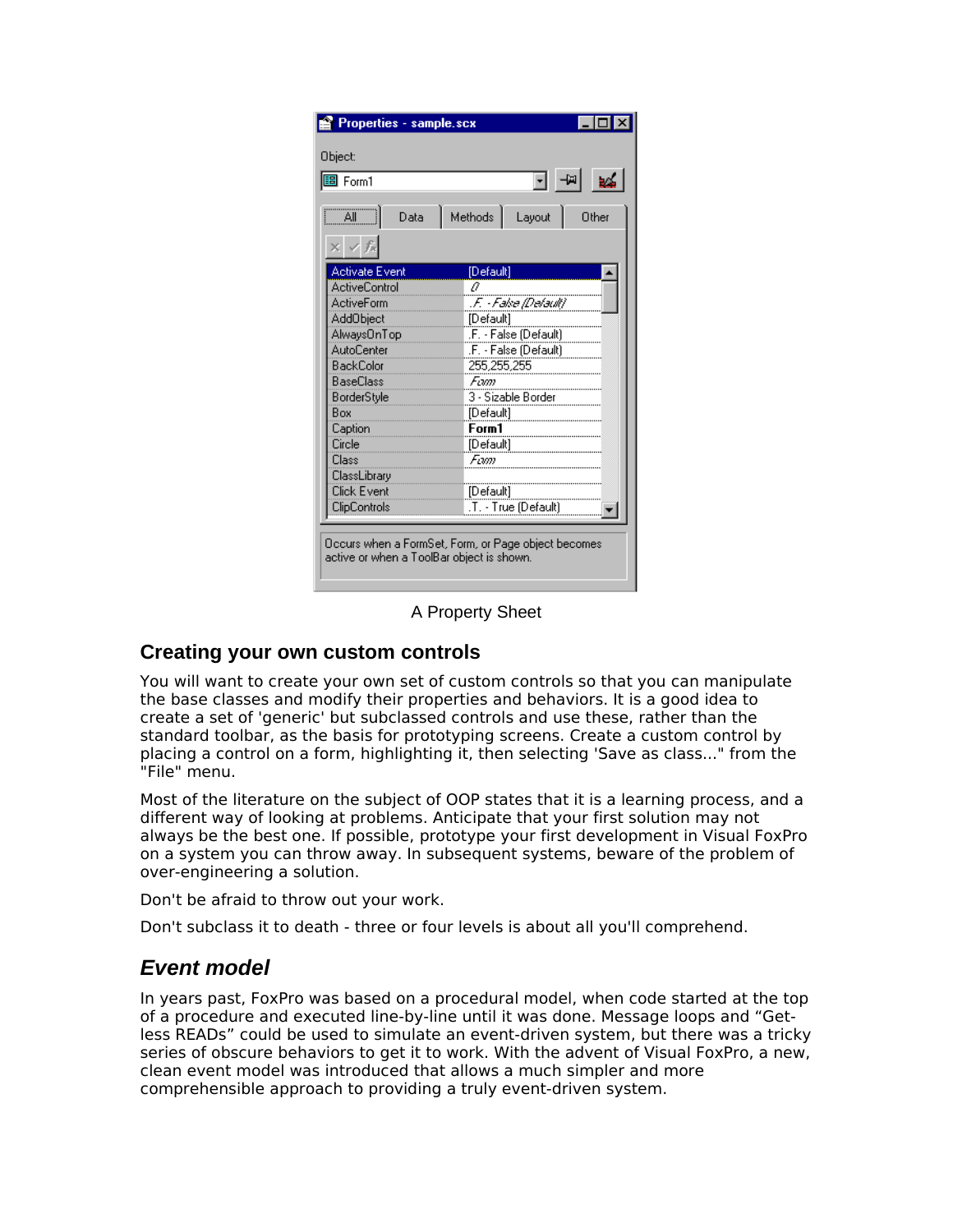#### **What are Events?**

"An action, recognized by an object, for which you can write code to respond. Events can be generated by a user action, such as clicking the mouse or pressing a key, by program code, or by the system, as with timers."

*- FoxPro Help File*

#### **Event firing sequences**

Probably some of the most difficult functionality to understand. Typically, a container cannot perform its action until its contents exist, therefore, objects are created from the inside out: textbox–›column–›grid–›page–›pageframe, and destroyed in the opposite fashion, from the outside in, imploding.

#### **How to program for events?**

The Foundation read is no more, except for legacy code we attempt to migrate to Visual FoxPro. Forms are it. The concept behind Visual FoxPro is that the initial application environment can be set up, a menu can be hoisted to the top of the screen, and READ EVENTS will hold the entire application together until the user chooses to quit. Time will tell if this model proves robust enough for commercial applications.

| <b>Event</b>      | <b>Applies to:</b>      | What it does / what to put there                     |
|-------------------|-------------------------|------------------------------------------------------|
| <b>INIT</b>       | All but Column, Header, | Fires when the object is created, optionally         |
|                   | Page, Separator         | accepts parameters. If it returns .F., object is not |
|                   |                         | created. Contained objects fire before               |
|                   |                         | containers, in the order added.                      |
| <b>ERROR</b>      | Same                    | Fires when an error occurs in the method of an       |
|                   |                         | object - passes error #, method name and line        |
|                   |                         | number. Fires before ON ERROR.                       |
| <b>DESTROY</b>    | Above, plus             | Code runs just before an object is released.         |
|                   | CommandGroup and        | Containers fire before contents.                     |
|                   | OptionGroup             |                                                      |
| DRAGOVER,         | Above, plus Cursor,     | Fires during and upon completion respectively        |
| <b>DRAGDROP</b>   | Custom,                 | of a drag & drop operation. Code must include        |
|                   | DataEnvironment,        | parameters statement to accept the dragged           |
|                   | FormSet, Relation,      | object reference and mouse coordinates.              |
|                   | Timer                   |                                                      |
| <b>MOUSEMOVE</b>  | Column, but not to      | Tracks mouse movements over an object. Also          |
|                   | above, plus OLEControl, | passes status of Ctrl-Alt-Shift keys, as well as     |
|                   | <b>OLEBoundControl</b>  | left, middle and right mouse button statuses.        |
| CLICK, MOUSEDOWN, | Not to Column,          | Mouse click                                          |
| <b>MOUSEUP</b>    | otherwise same as above |                                                      |

So what are the new events?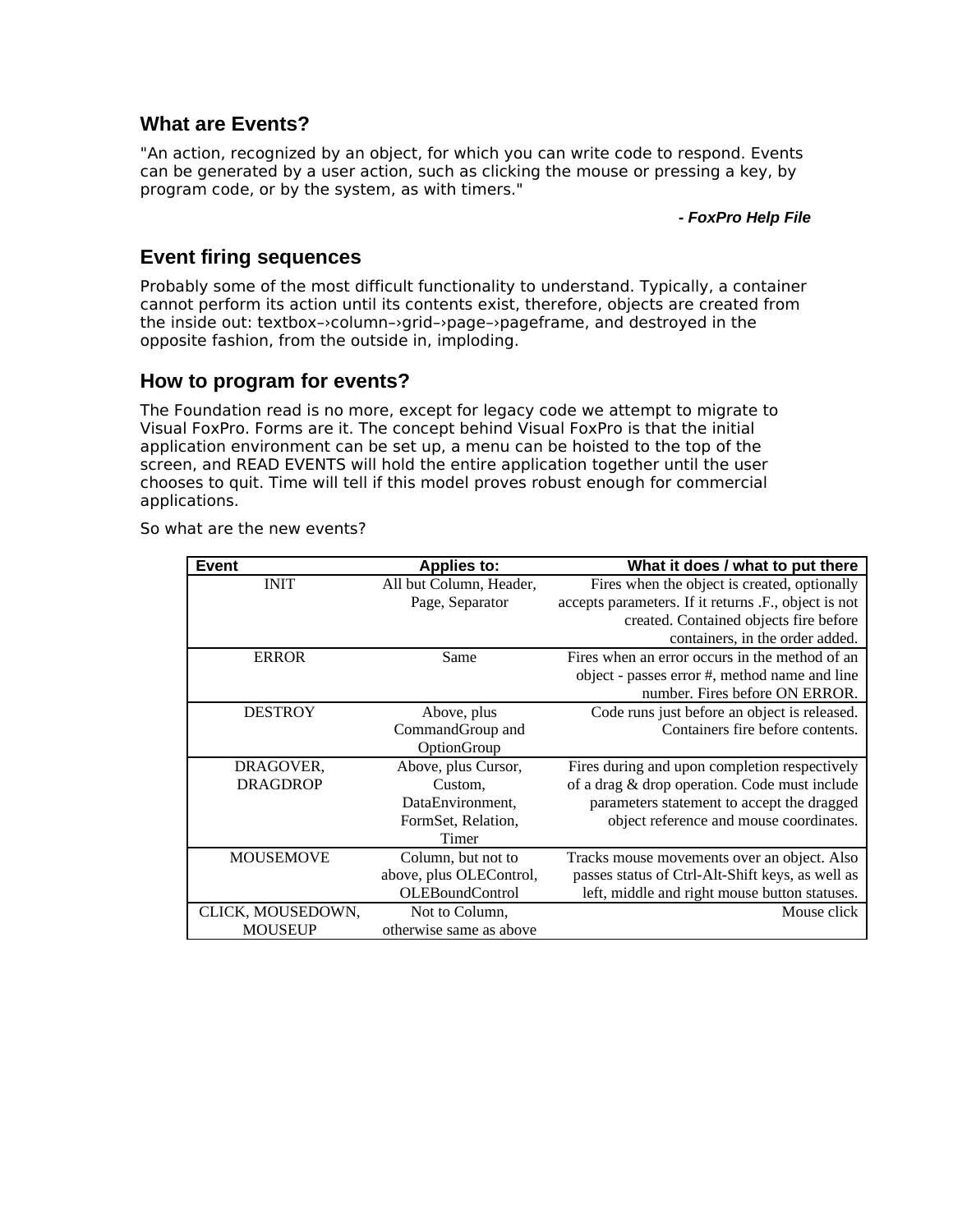| <b>UIENABLE</b><br><b>RIGHTCLICK</b> | CheckBox, ComboBox,<br>CommandButton,<br>CommandGroup,<br>Container, Control,<br>EditBox, Grid, Image,<br>Label, Line, ListBox,<br>OLEBoundControl,<br>OLEControl,<br>OptionGroup,<br>PageFrame, Shape,<br>Spinner, TextBox | Fires when control becomes visible because of<br>activation of container, such as PageFrame.                             |
|--------------------------------------|-----------------------------------------------------------------------------------------------------------------------------------------------------------------------------------------------------------------------------|--------------------------------------------------------------------------------------------------------------------------|
|                                      | Above, plus Form,<br>Header, OptionButton,<br>OptionGroup, but NOT<br>OLEBoundControl,<br>OLEControl                                                                                                                        | Right mouse click on control.                                                                                            |
| GOTFOCUS,<br><b>LOSTFOCUS</b>        | CheckBox, ComboBox,<br>CommandButton,<br>Container, Control,<br>EditBox, Form,<br>ListBox,<br>OLEBoundControl,<br>OLEControl,<br>OptionButton, Spinner,<br>TextBox                                                          | Occurs when the control is tabbed to, or clicked<br>on.                                                                  |
| VALID, WHEN                          | CheckBox, ComboBox,<br>CommandButton,<br>CommandGroup,<br>EditBox, Grid, ListBox,<br>OptionButton,<br>OptionGroup, Spinner,<br><b>TextBox</b>                                                                               | Good old WHEN and VALID, fire before<br>accepting a change (after receiving focus) and<br>after a change is made.        |
| <b>ERRORMESSAGE</b>                  | CheckBox, ComboBox,<br>CommandButton,<br>CommandGroup,<br>EditBox, ListBox,<br>OptionButton,<br>OptionGroup, Spinner,<br>TextBox                                                                                            | When VALID returns a .F., allows display of an<br>error message. "Included for backward<br>compatibility"                |
| <b>MESSAGE</b>                       | same as above                                                                                                                                                                                                               | Displays status bar text. Another " backward<br>compatibility." Property StatusBarText provides<br>similar capabilities. |
| <b>KEYPRESS</b>                      | CheckBox, ComboBox,<br>CommandButton,<br>EditBox, Form, ListBox,<br>OptionButton, Spinner,<br><b>TextBox</b>                                                                                                                | Allows processing of input keystroke-by-<br>keystroke, rather than waiting for input to be<br>completed.                 |
| <b>MOVED</b>                         | Column, Container,<br>Control, Form, Grid,<br>OLEBoundControl,<br>OLEControl,<br>PageFrame, Toolbar                                                                                                                         | Fires when the object has been moved.                                                                                    |
| <b>RESIZE</b>                        | same                                                                                                                                                                                                                        | Fires when the object has been resized.                                                                                  |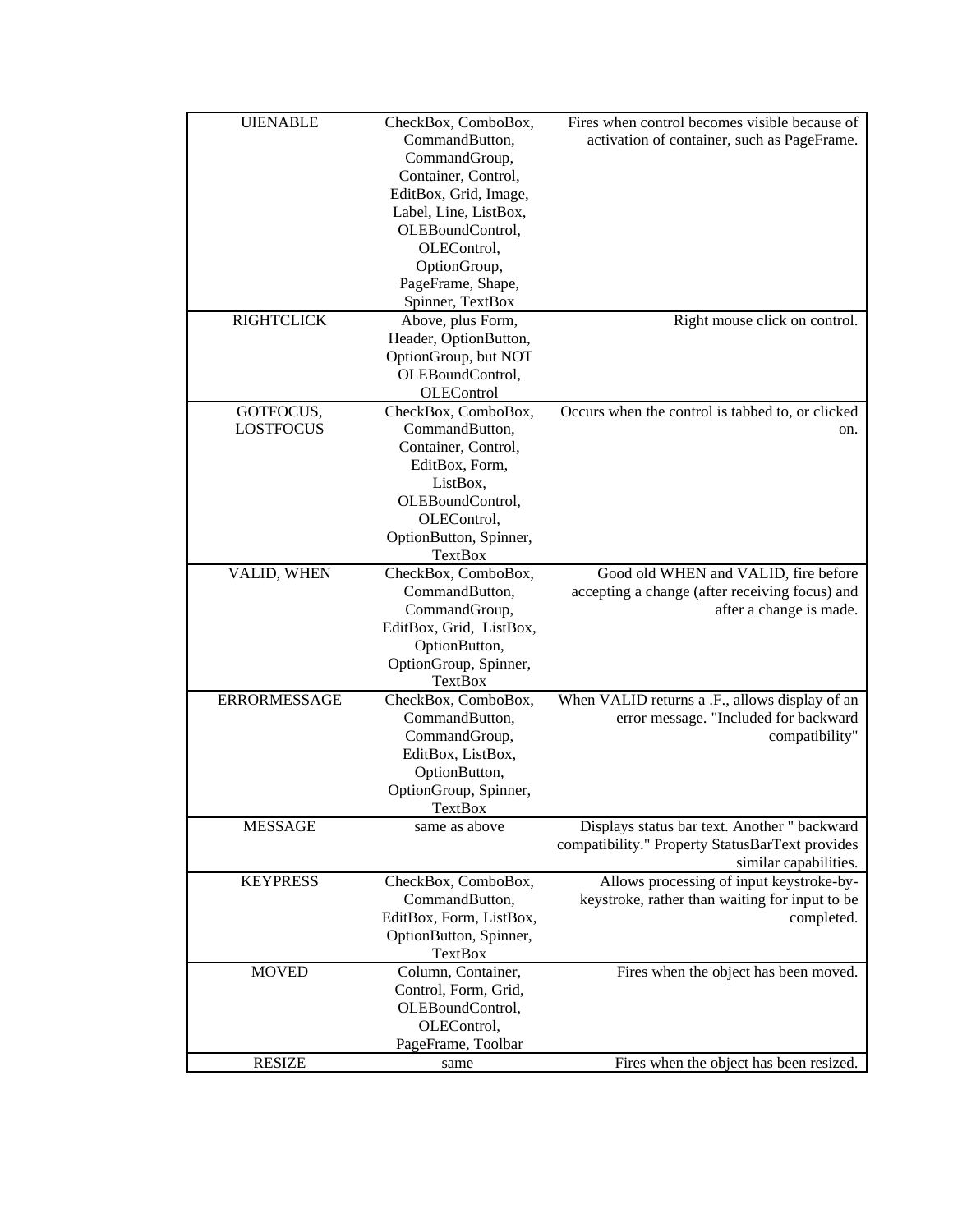| InteractiveChange,<br>ProgrammaticChange                                       | CheckBox, ComboBox, ,<br>CommandGroup,<br>EditBox, ListBox,<br>OptionGroup, Spinner,<br><b>TextBox</b> | What UPDATED() always should have been,<br>but at a finer level. Fires each time a change is<br>made via mouse or keyboard, even before focus<br>has shifted from the control. INTERACTIVE<br>detects user changes, PROGRAMMATIC<br>changes performed in code. |
|--------------------------------------------------------------------------------|--------------------------------------------------------------------------------------------------------|----------------------------------------------------------------------------------------------------------------------------------------------------------------------------------------------------------------------------------------------------------------|
| ACTIVATE,<br><b>DEACTIVATE</b>                                                 | Form, FormSet, Page,<br>Toolbar                                                                        | Similar to the 2.x Screen's show clause. Occurs<br>when container gets the focus or Show() method<br>runs. Toolbar. Hide() also runs DEACTIVATE                                                                                                                |
| RANGEHIGH,<br><b>RANGELOW</b>                                                  | ComboBox, Listbox,<br>Spinner, TextBox                                                                 | Dual functions. For ComboBox and ListBox,<br>returns the initially selected element when the<br>control gets the focus. For Spinners &<br>TextBoxes acts as a RANGE test, returning a<br>numeric when focus to the control is lost.                            |
| <b>DOWNCLICK</b>                                                               | ComboBox, ListBox,<br>Spinner                                                                          | Not to be confused with MOUSEDOWN, fires<br>when the down- or up-ward-pointing arrow is<br>pressed.                                                                                                                                                            |
| LOAD, UNLOAD                                                                   | Form, FormSet                                                                                          | Load occurs after Init, but before Activate and<br>GotFocus. UnLoad is the last event to fire.                                                                                                                                                                 |
| <b>PAINT</b>                                                                   | Form, Toolbar                                                                                          | When the item re-paints. CAUTION: don't<br>RESIZE or refresh() objects within PAINT or a<br>"cascading" series may occur!                                                                                                                                      |
| BEFOREOPENTABLES,<br><b>AFTERCLOSETABLES</b>                                   | Data Environment                                                                                       | Wrappers around the automatic behavior of the<br>Data Environment. Occurs before OpenTables()<br>method and after CloseTables() methods.                                                                                                                       |
| AFTERDOCK,<br>BEFOREDOCK,<br>UNDOCK,                                           | Toolbar                                                                                                | Code which can run while user is manipulating<br>a toolbar.                                                                                                                                                                                                    |
| BeforeRowColChange,<br>AfterRowColChange                                       | Grid                                                                                                   | Before the Valid of the row or column of the<br>cell being left, and after the When of the cell<br>being moved to.                                                                                                                                             |
| <b>DELETED</b>                                                                 | Grid                                                                                                   | When user marks or unmarks a row for deletion.                                                                                                                                                                                                                 |
| <b>SCROLLED</b>                                                                | Grid                                                                                                   | User movement, parameter will return whether<br>by cursor keys or scroll bars and which one.                                                                                                                                                                   |
| <b>DROPDOWN</b>                                                                | ComboBox                                                                                               | Fires after DOWNCLICK, to allow interactive<br>changes to the contents of the drop down list.                                                                                                                                                                  |
| <b>TIMER</b>                                                                   | Timer                                                                                                  | Fires when Timer is enabled and Interval has<br>passed.                                                                                                                                                                                                        |
| <b>QUERYUNLOAD</b>                                                             | Form                                                                                                   | Allows testing the ReleaseType property to<br>determine if a form is being released using the<br>close box or programmatically.                                                                                                                                |
| READACTIVATE,<br>READDEACTIVATE,<br>READSHOW,<br>READVALID,<br><b>READWHEN</b> | Form                                                                                                   | Similar to 2.x READ model, only works in<br>'Compatibility' modes                                                                                                                                                                                              |

#### **What to do now?**

Experiment. 90% of the time the standard WHEN and VALID will provide all the functionality needed in data entry fields. Specialized input fields, such as Spinners, have finer control. Click is a more intuitive place to put button-firing code than VALID, but either (though not necessarily both!) work. Add new Events to your arsenal as the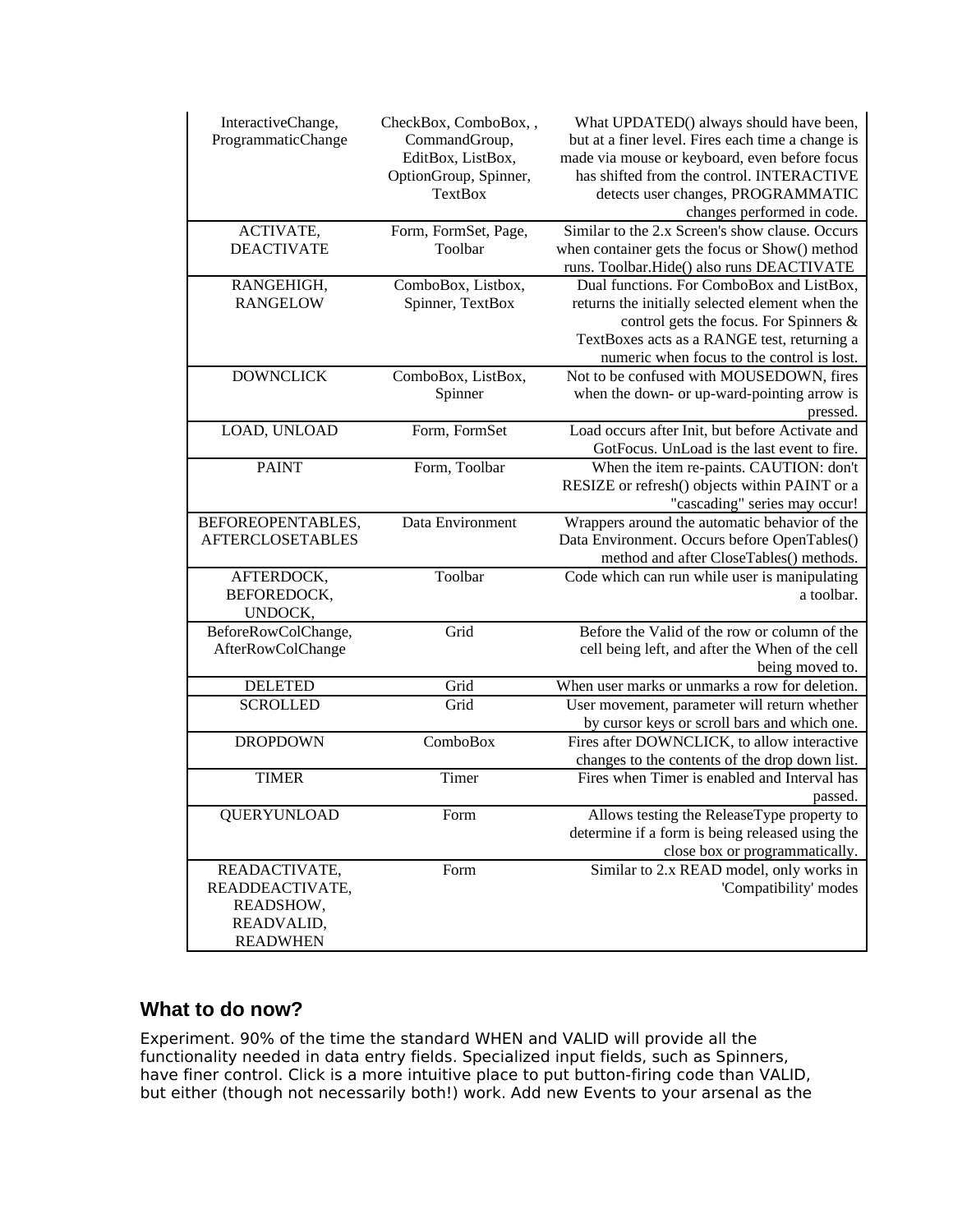need arises. Anticipate some great third party tools that know how to really take advantage of all the new features.

#### *The tools*

- □ Project Managers
- □ Code Editor
- □ Form Designer
- □ Class Designer
- Menu Designer

## **Part III: Advanced topics**

Object oriented analysis and design

COM and n-tier design

User Interface Design

Project Management

# **Part IV: Putting it all together**

RTFM – VFP comes with an excellent set of resources. Browse the help file. There is a tremendous amount of well-organized material there.

Don't fight the tide. Learn to become one with the Fox by thinking the way the Fox thinks.

Get a framework

Get a support group: mailing lists, online communities, magazines & newsletters

Sharpen the saw – books and conferences

Top Ten Mistakes

### *About the Author*



**& Associates , LLC**

**Ted Roche** Ted Roche is president of [Ted Roche & Associates, LLC,](http://www.tedroche.com/) a **Ted Roche** [Essential SourceSafe](http://www.hentzenwerke.com/catalogavailability/essvss.htm), co-author with Tamar Granor of the<br>**Ted Roche** award winning Hackar's Guide to Visual FaxPre 6, and a consulting firm based in New Hampshire. He is author of award-winning *[Hacker's Guide to Visual FoxPro 6](http://www.hentzenwerke.com/catalogavailability/hackfox6.htm)*, and a contributor to 5 other FoxPro books. A former Contributing Editor for FoxPro Advisor magazine, Ted is a Microsoft Certified Solution Developer, Systems Engineer and seventime Microsoft Support Most Valuable Professional. Contact Ted at [tedroche@tedroche.com](mailto:tedroche@tedroche.com)

### *References*

My 15-year immersion in Fox software and the other dBASE variants would have been a much shallower and weaker experience had it not been for the thriving online communities – CompuServe, the Fox Wiki, the ProFox mailing list – that have brought depth and meaning and humanity to the experience. Thanks to all of those who participated. If you are not yet involved in an online community, find one and, at the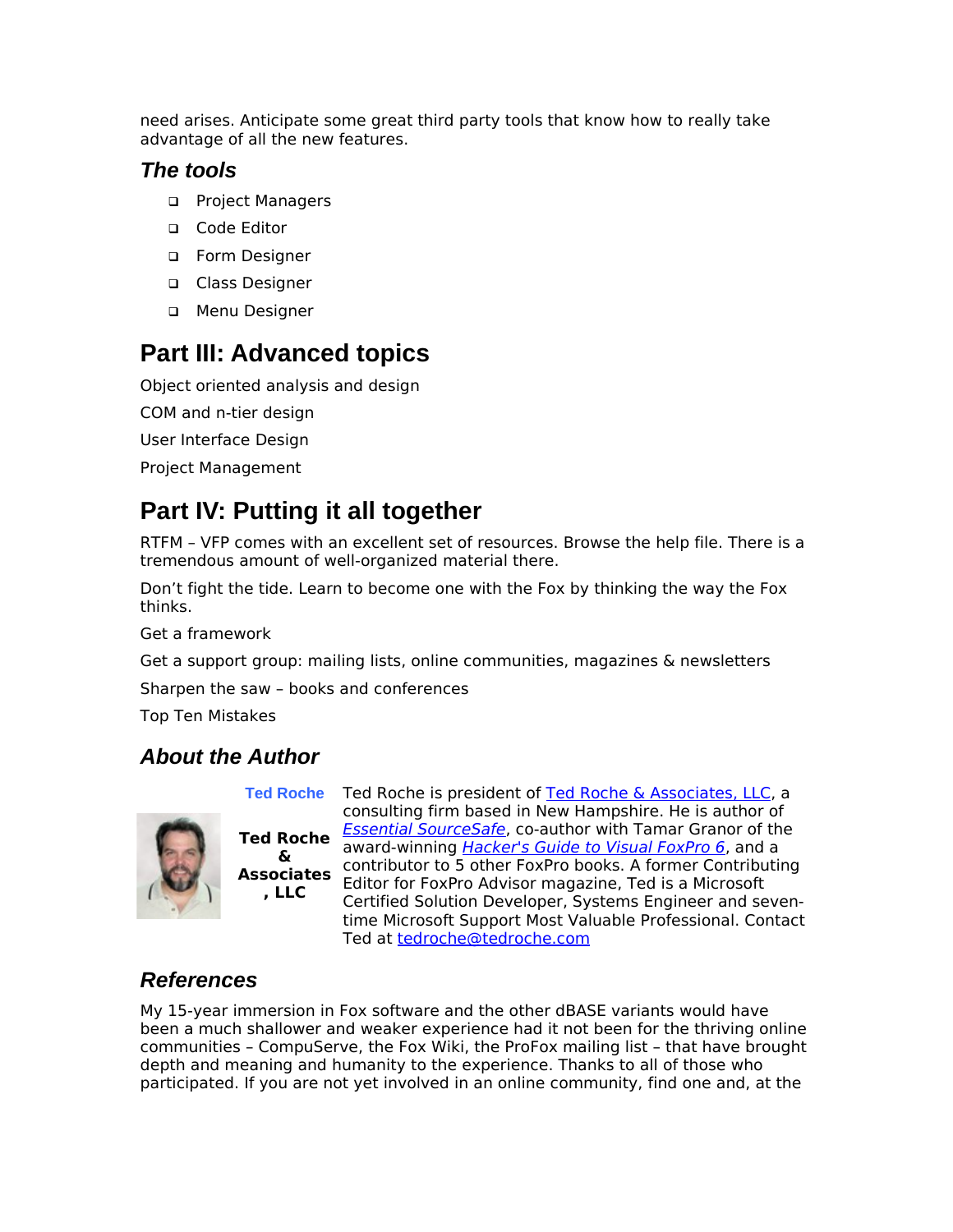least, lurk in the background for a while. The support and education is invaluable, at a very reasonable cost.

#### **Online communities**

Nearly the granddaddy of them all, CompuServe has opened their forums to the web. Start at [http://www.compuserve.com,](http://www.compuserve.com/) and go from there. A direct link that works for me is<http://go.compuserve.com/MSDevApps?loc=us>- your mileage may vary.

Probably the most active FoxPro community on the web today is [http://www.universalthread.com,](http://www.universalthread.com/) with many well-known authors and speakers frequenting the site. A close runner-up is the repository of knowledge built up by its members at [http://fox.wikis.com](http://fox.wikis.com/) - a remarkable, organic site that allows visitors to add, edit and enhance the existing web site. But there are a number of other worthwhile sites. Rod Paddock hosts [http://www.foxforum.com](http://www.foxforum.com/) . Ed Leafe hosts the ProFox mailing list; you can sign up at [http://www.leafe.com,](http://www.leafe.com/) and the Virtual FoxPro User Group is online at [http://www.vfug.org/.](http://www.vfug.org/)

#### **Books**

I'm a big advocate of learning by reading. There are a lot of fascinating books out there, and I am always in the process of reading a few at a time. If this isn't your style, consider hanging around with people who are keeping up with the latest books – by visiting their web sites, listening to them at conferences and user group meetings, or working with them.

Steven Black has an extensive reading list at [http://www.stevenblack.com](http://www.stevenblack.com/) - look for "bookshelf." Whil Hentzen maintains another list at [http://www.hentzenwerke.com](http://www.hentzenwerke.com/)  his is called "The Stacks." Between those two lists alone, you will find most, if not all, of the books I would recommend as well.

#### **Magazines**

FoxPro devotees should keep up on what's happening in the FoxPro world by reading everything that's available out there. Of course, that would mean that there would be no time left for other activities, like programming, or sleep, or this "life" thing I keep hearing about. My advice is to subscribe to all the magazines that interest you and at least skim the table of contents. That way, you can read the articles that essential for you to know right now, and store away knowledge that there are other articles you can get back to later. FoxTalk [\(http://www.pinnaclepublishing.com/ft\)](http://www.pinnaclepublishing.com/ft) and FoxPro Advisor [\(http://www.advisor.com/www/FoxProAdvisor\)](http://www.advisor.com/www/FoxProAdvisor) are the leading magazines in the field.

#### **User Groups**

A user group typically meets one evening a week to swap stories, network, demonstrate some code or product, and support each other. These offer a great chance to get out of the house, meet with people of similar interests, find new jobs, locate consultants or consulting opportunities, and keep up with what is going on in the industry. There are lists of user groups at [http://fox.wikis.com/wc.dll?](http://fox.wikis.com/wc.dll?Wiki~CategoryUserGroups) [Wiki~CategoryUserGroups,](http://fox.wikis.com/wc.dll?Wiki~CategoryUserGroups) [http://www.bostonusergroups.com,](http://www.bostonusergroups.com/) or hit your favorite search engine to locate a group near you? No groups nearby? Start your own!